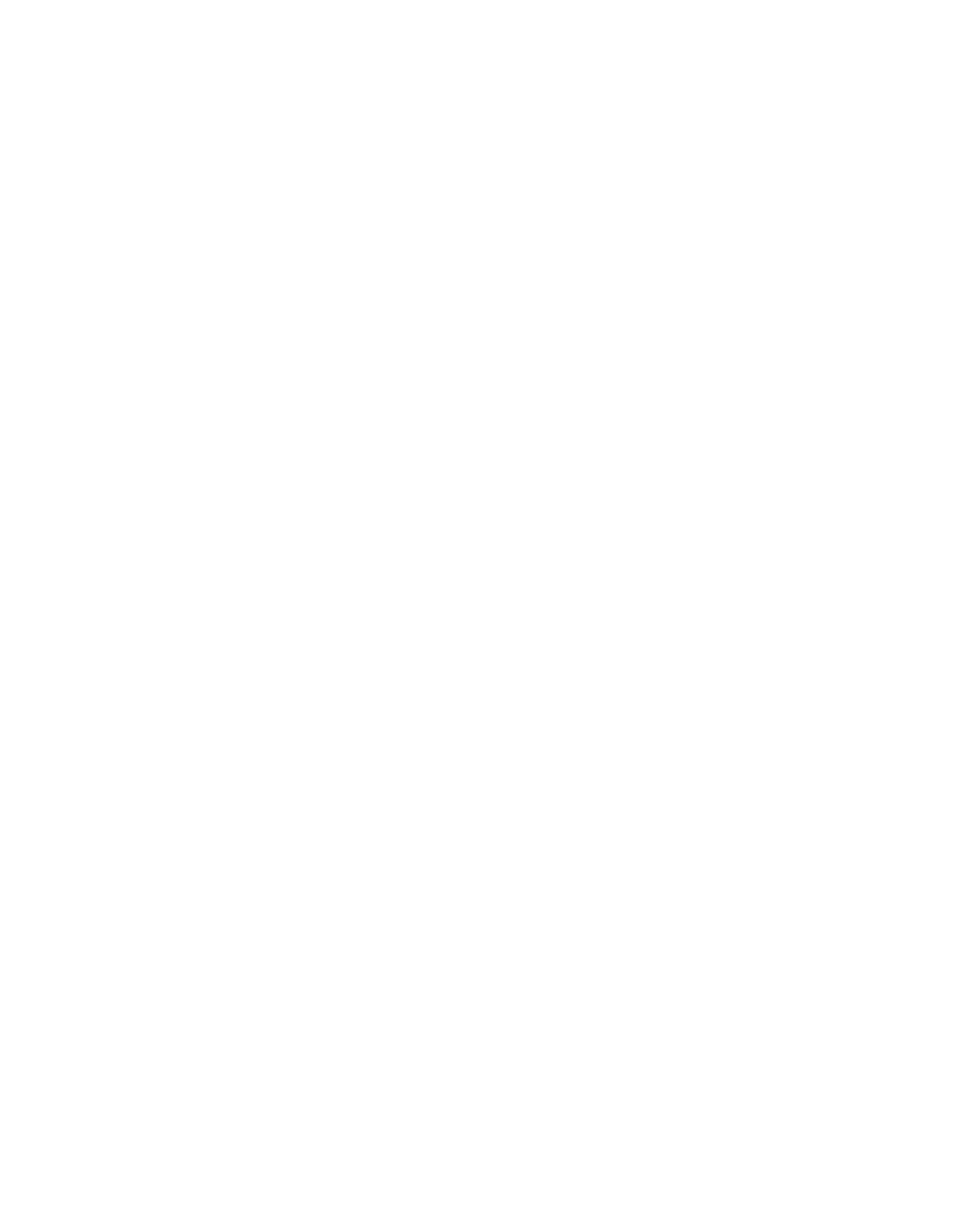

#### **INTRODUCTION & PURPOSE**

Awareness gives you power, and power gives you the ability to make choices. Having the ability to manage your assumptions, interpretations, and reactions related to different situations will help you take the next step in your career and life.

#### **Why do you make the decisions you make? Why do you behave the way you do?**

Through awareness of your behaviors, you can understand *how* you approach tasks and manage relationships. It's only when you uncover your Mindset that you find out *why*. Your Mindset report reveals the Birkman Perspectives that drive the "why" of your life.

In every moment of every day, the Birkman Perspectives are constantly working together to either magnify or mitigate each other, thus impacting your overall Mindset. As you work through this report, identify the various aspects that reinforce each other. These areas reveal the fundamental, complementary Perspectives of your Mindset. It's equally important to be aware of contrasting relationships, as these parts may take more time and effort for you and others to understand. Keep in mind that the human being is a walking set of dichotomies - there is a push-pull in all of us, and it is the sum of these characteristics that collectively make up your Mindset.

As you begin this journey, know that working through your Mindset requires hard work - it takes dedicated focus and mental energy to identify the cognitive biases and short-cuts you subconsciously use every day. One of the goals of this report is to help you fully understand your Mindset, and to help you take control of the actions, assumptions, and decisions you make as a result. Being empowered with this information can help you be more aware of how you interpret certain situations, to anticipate the reactions of those who may see the world differently than you do, and ultimately, to help you be most effective in your career and life.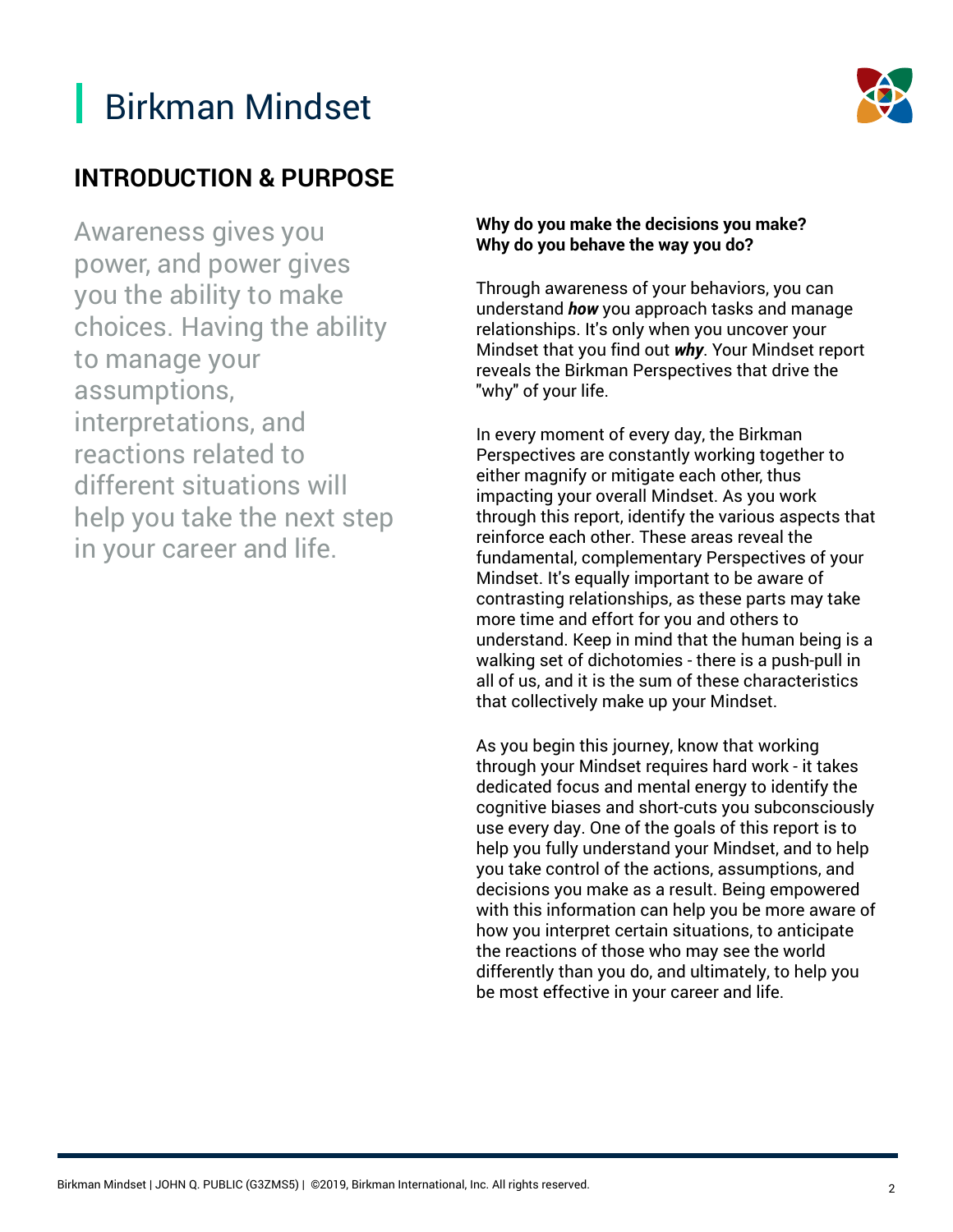



#### **PERSPECTIVES DASHBOARD**

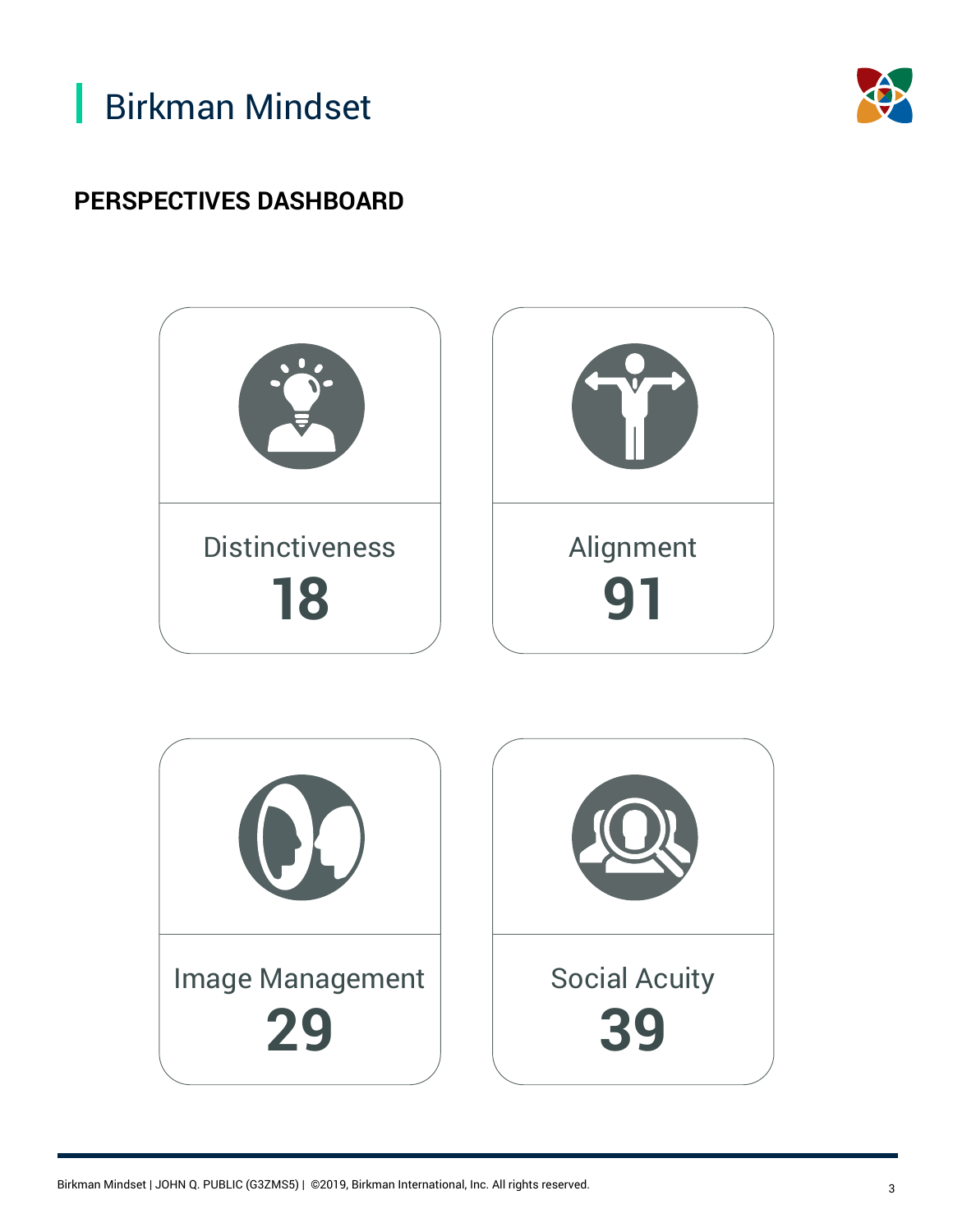



Distinctiveness reveals the extent to which you see variation in your attitude, mindset, and behavior. The higher your score, the more you are naturally aware of a broad range of attitudes in yourself and others.



#### **Individuals with Low Distinctiveness:**

- Have a defined mindset and outlook
- Are more comfortable with the familiar
- Rarely appear out of character; others know what to expect
- Are strong-willed on issues they deem important
- Can be surprised by, or judgmental of, people who are not like them
- May feel challenged to change their mindset and be open to outside opinions and suggestions
- May become frustrated by others' less consistent style
- Have difficulty accepting approaches when they differ from their own

#### **Individuals with High Distinctiveness:**

- Naturally capitalize on a range of attitudes and behaviors
- Are aware that other people may think differently than they do
- Are open to changing their position when they receive additional information
- May get too carried away with their own enthusiasm at the expense of other priorities
- Resist perceived constraint and control, especially related to personal choices
- Can appear spontaneous and unpredictable
- May act in such a way that others don't always know what to expect from them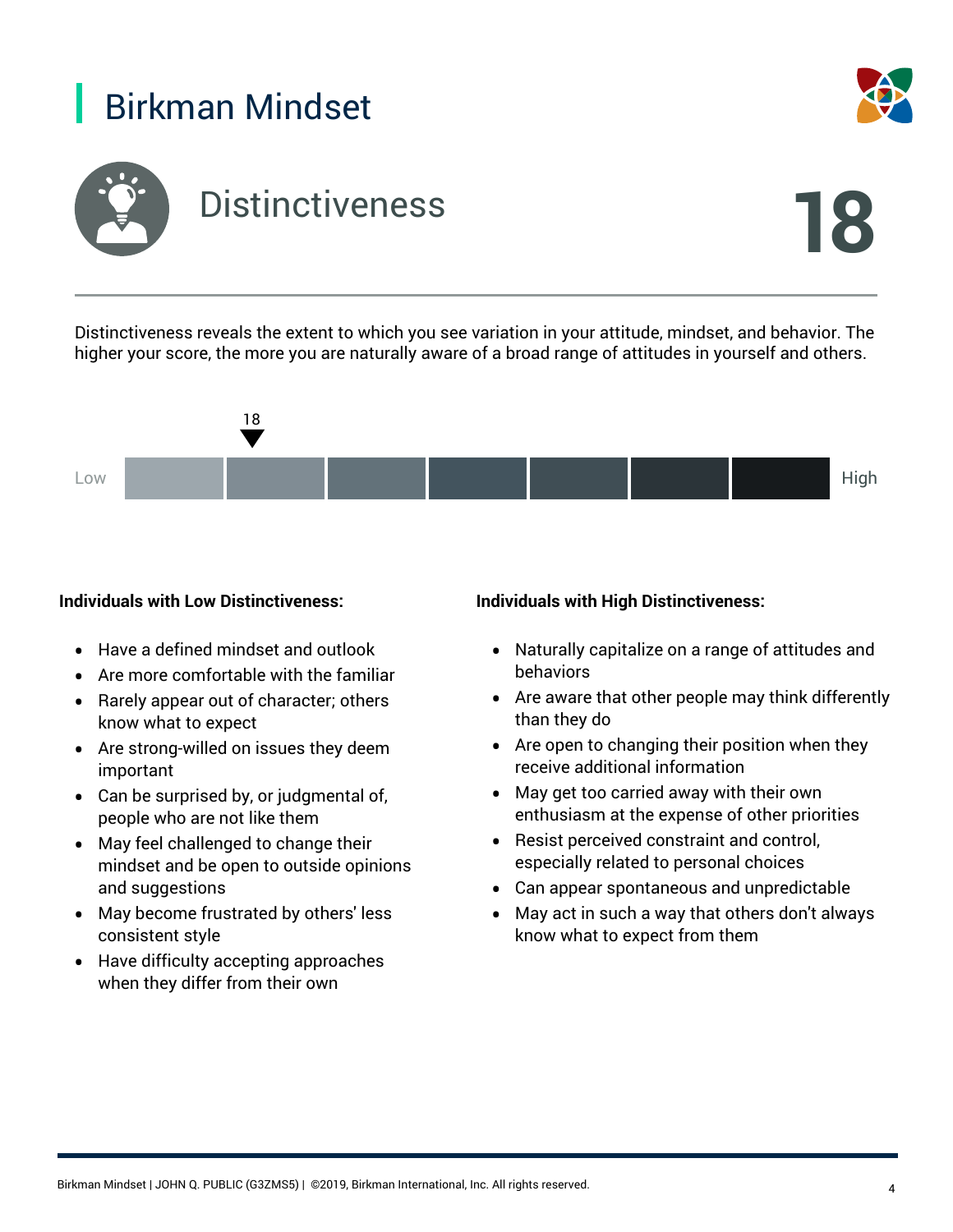

# Distinctiveness **18**



#### **Understanding Your Perspective:**

Your answers to the Birkman questionnaire reveal a tendency toward restraint and predictability. This stems from your belief that you and other people are quite similar in terms of behavior and that this behavior is within the bounds of what is appropriate and acceptable. In other words, your view of yourself (as compared to others) is one of social conservatism and dependability. Let's explore some of the implications of this perspective.

#### **Strengths of Your Perspective:**

At your core, you are much of a conformist and prefer to fit in rather than stand out. You find it easier than most people to adapt to situations which others find confining or controlling. At the same time, you can rely on previous experiences to see you through new or unusual circumstances.

Not many people benefit as much as you do from your natural quest for knowledge and the information that you bring to the table. This is largely associated with your strong drive to be in-the-know and not be blind-sided out of ignorance. You prepare for the future and avoid surprises by carefully considering all of the data available.

#### **Challenges of Your Perspective:**

Your tendency to rely on past experiences can become a barrier when it comes to gaining new insights and enjoying new experiences. Balancing the appeal of new and exciting against fear of the unknown can be difficult. For you, ultimately it comes down to the information you hold. Be mindful of your need for sufficient information, so that you don't miss out on opportunities when you may not feel sufficiently informed.

#### **How Others May Perceive this Perspective:**

It is likely that others see you as inhibited in some situations, given your thorough and cautious nature. It can be frustrating for you when others appear to have too little regard for potential pitfalls; opening up in these cases can be liberating and helpful to you and others. Help others understand that your orientation toward security helps prevent undesirable outcomes, and remember that their comfort with the unknown helps avoid missed opportunities.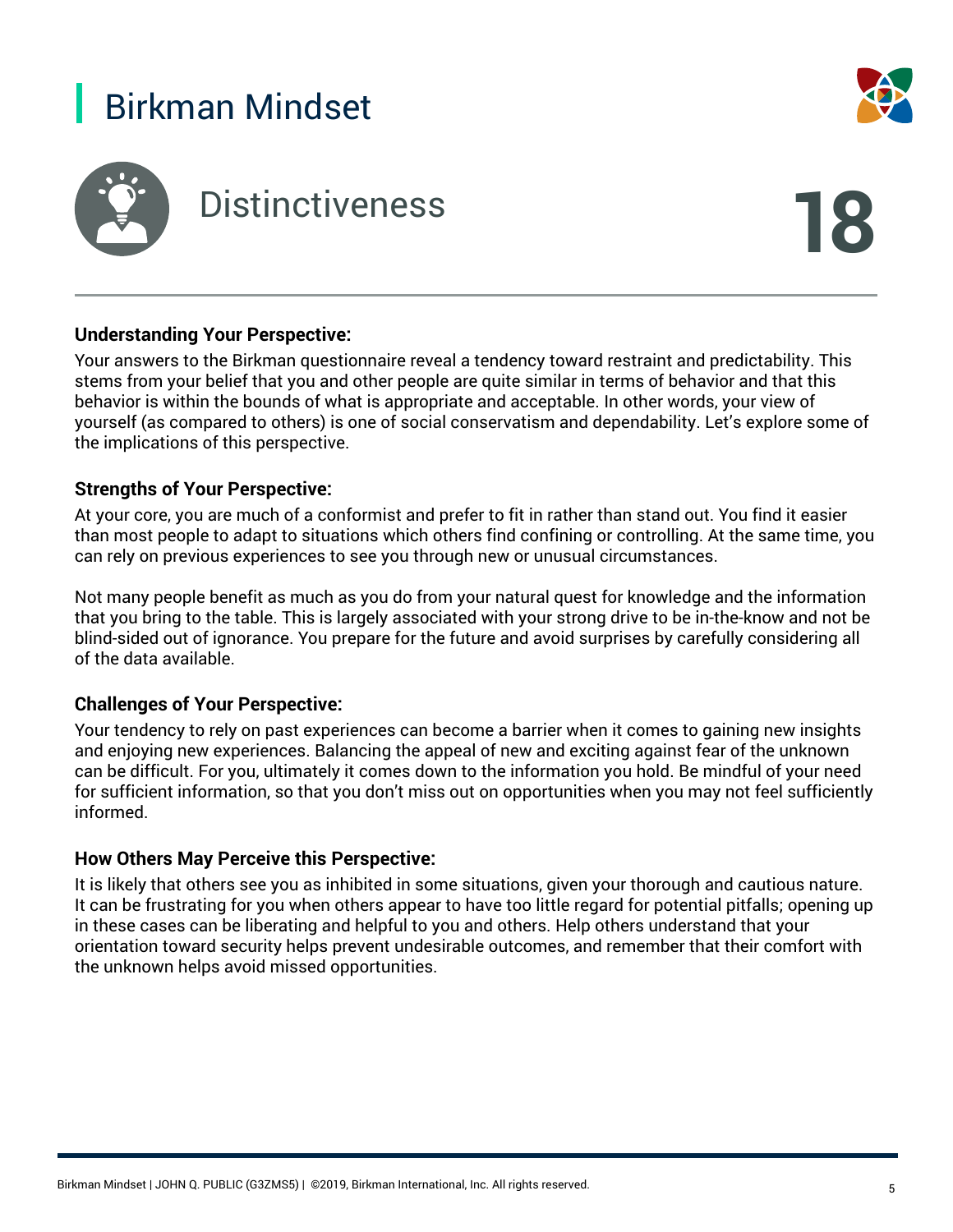

Alignment reveals the extent to which you present yourself in a traditional way. The higher your score, the more likely it is that others see you as displaying a conventional style.



#### **Low Alignment individuals:**

- Act according to their own standards, not society's
- Display non-traditional behavioral patterns around others
- Are naturally inclined towards an unconventional approach
- May be perceived as different just for the sake of being different
- Often undervalue precedent and social norms
- May be seen as rebellious
- Can appear too concerned with being individualistic at the expense of what is acceptable

#### **High Alignment individuals:**

- Act according to established societal standards and norms
- Display traditional behavioral patterns around others
- Are naturally inclined towards a conventional approach
- May be perceived as too cautious or risk-averse
- Often overvalue the established or known path
- May be seen as conforming
- Can appear too concerned with doing what is acceptable at the expense of their individuality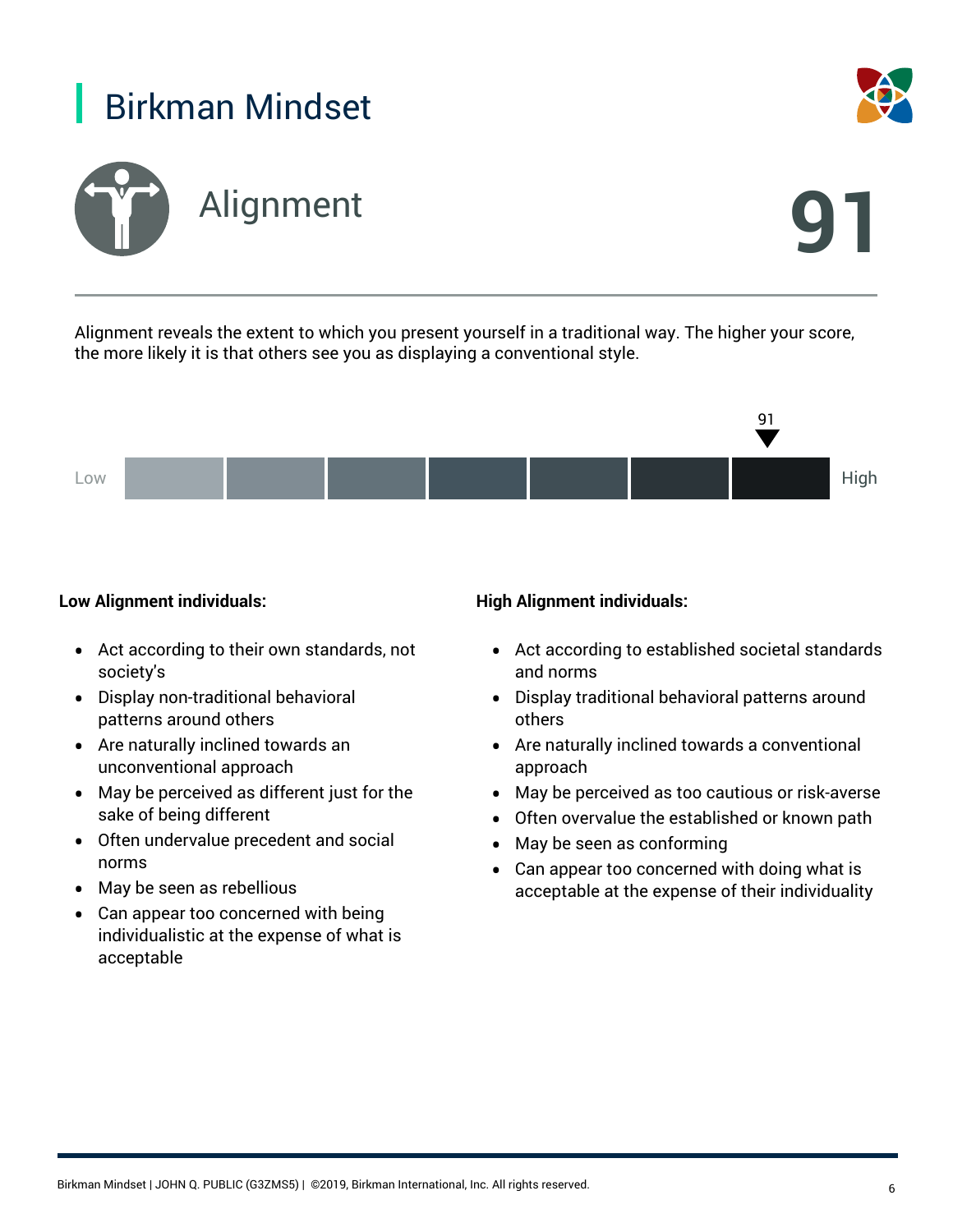

# Alignment **91**



#### **Understanding Your Perspective:**

Your answers to the Birkman questionnaire indicate you are a conventional person living in a conventional world. The advantages of such a perspective are significant. However, it can also present some challenges to you and others, since how others perceive you is considerably influenced by the view you have of yourself and your view of the world.

#### **Strengths of Your Perspective:**

It is safe to say that very few people are as traditional as you are, and other people will notice this about you, as it is an admirable characteristic. Your natural inclination to understand and demonstrate socially acceptable behavior enables other people to calibrate their own behaviors. You are able to quickly and easily see the risks in a plan or idea that is not thought through. Others can count on you for your conventional wisdom and your ability to discern the most appropriate path or approach.

#### **Challenges of Your Perspective:**

Valuing convention also implies a certain tenacity that can sometimes become an obstacle to exploration and improvement. You have a definite tendency to hold on to proven methods and approaches. You are not inclined to abandon your values in favor of something that may or may not represent a step forward. You prefer to deal with the known problem rather than risk wrestling with an unknown one. Therefore, breaking into unknown territory can be challenging for you, especially in times when you feel you don't have sufficient information about the new and unknown.

You may find yourself frustrated when others don't conform to your standards of conventional behavior. The reality is that not everyone understands and appreciates the traditional approach. Try to be open and accepting of those who think less conventionally. You may find that this less conforming style is the perfect complement to your approach.

#### **How Others May Perceive this Perspective:**

The tenacity that you bring to the table, which serves you so well in so many situations, can at times lead others to believe that you are closed to input or are stubborn in your thinking. In these moments, it can make a positive difference to listen more attentively to others' opinions and not appear to dismiss them merely because they seem unconventional. An open mind will allow you to engage in more effective dialogue with others.

Yet for you, it can be just as frustrating when others seem to have little or no regard for potential negative consequences—something that rarely escapes your attention. Learning to balance the risk/ reward equation—without yielding your valuable focus—can help you and your team move forward during challenging situations.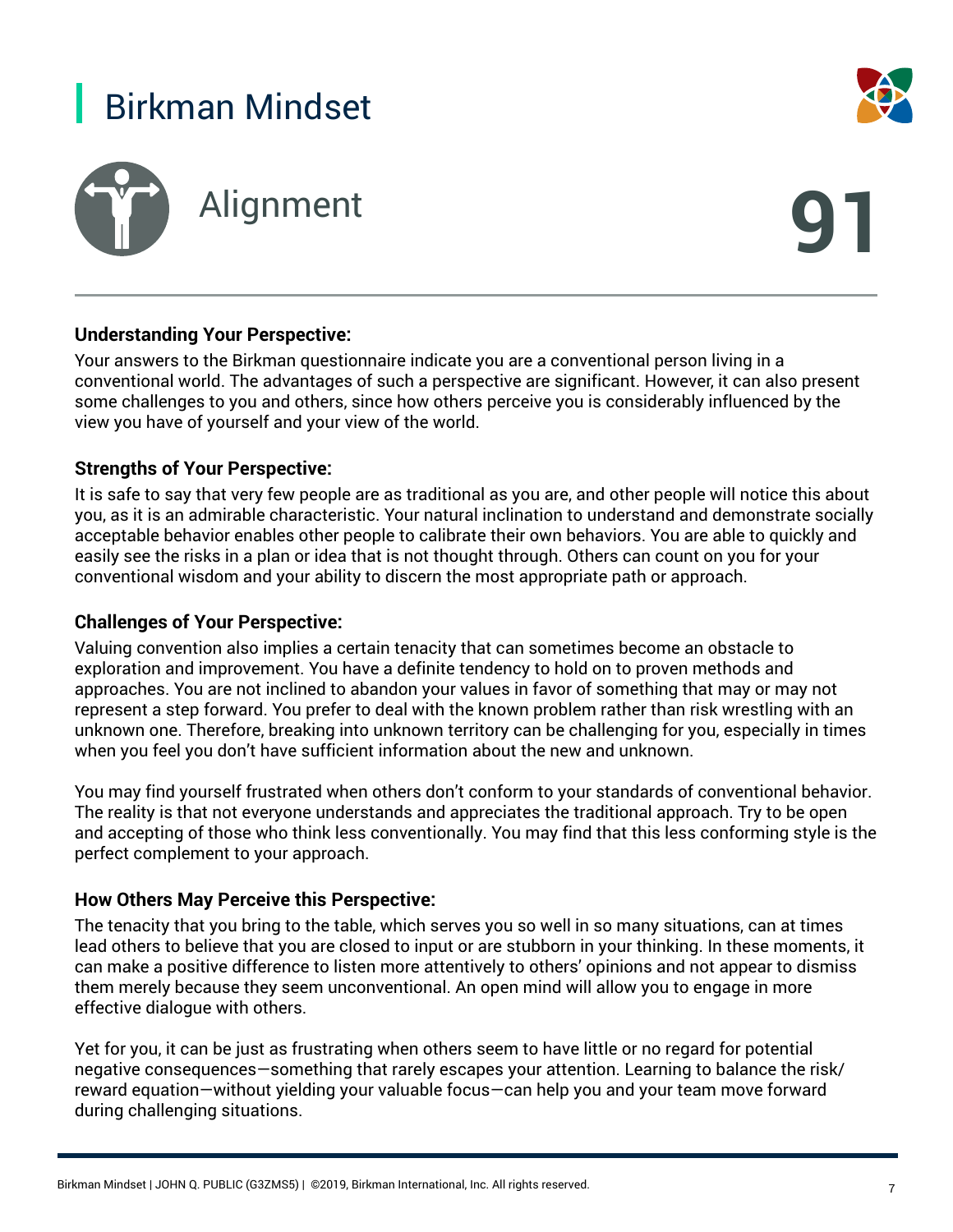





Image Management reveals the extent to which you devote energy to managing and maintaining a favorable public image. The higher your score, the more you work toward ensuring other people see you in a socially acceptable way. The relationship between Self-Affirming and Others-Affirming is the engine that drives how you manage your image.

Self-Affirming reveals the extent to which you attribute socially desirable and favorable characteristics to yourself.

Others-Affirming reveals the extent to which you expect other people to show up with a socially desirable and appropriate demeanor.



Birkman Mindset | JOHN Q. PUBLIC (G3ZMS5) | ©2019, Birkman International, Inc. All rights reserved. 8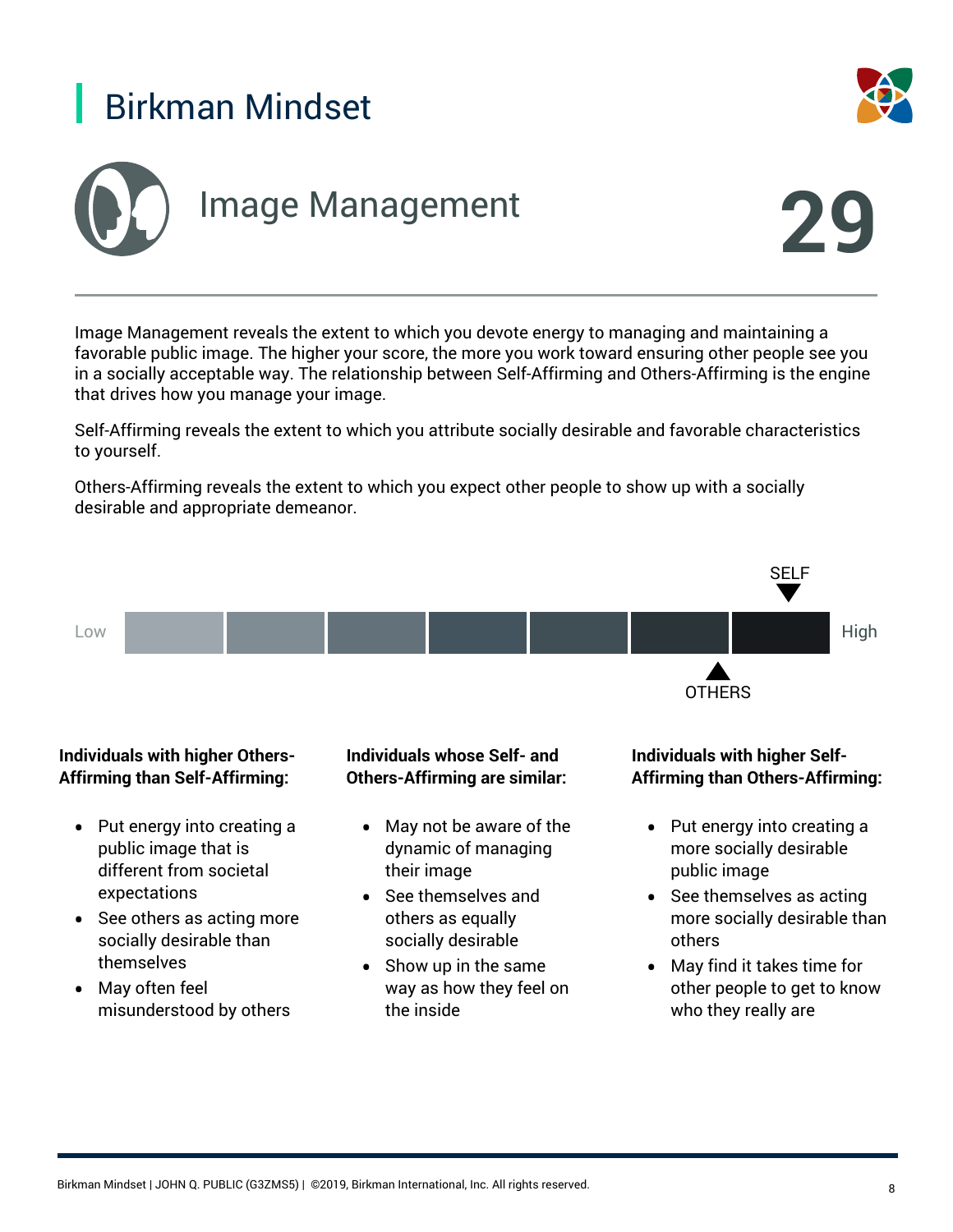





#### **Understanding Your Perspective:**

Your answers to the Birkman questionnaire have resulted in a pattern that places you in the middle range on this perspective. This is because you were not very critical of yourself or most people. In other words, you tend to see the world as a positive place, and you do not see a huge difference between yourself and others.

#### **Strengths of Your Perspective:**

Your perception reveals an outlook that is optimistic but not naïve. You behave in a way that is appropriate, and you believe others should show up in a similar way. You have a fundamental belief in the goodness of people and an overall expectation that people generally do the right thing. Your bright and upbeat demeanor is contagious and your charm is endearing. You are quite effective in capitalizing on these traits to establish solid relationships with others.

#### **Challenges of Your Perspective:**

There are times when others go beyond the limits of what you deem appropriate, and these moments can catch you off guard and make you feel more critical than you typically are. Your high standards are not always realistic, and you can become uncharacteristically judgmental when people fall short. It is likely that others sense your disapproval through your words as well as through your body language.

#### **How Others May Perceive this Perspective:**

Even though you have high standards, you don't seek out opportunities to find fault in others conversations that involve blame or direct criticism are not something you enjoy. However, there are times when your judgmental tone slips out, and others may interpret your comments as criticism. This may be perceived by some as a double standard. While you are well aware of your own imperfections, you prefer others not to point them out to you, especially in public. This may send the message that you are comfortable pointing out others' flaws but are less likely to address your own.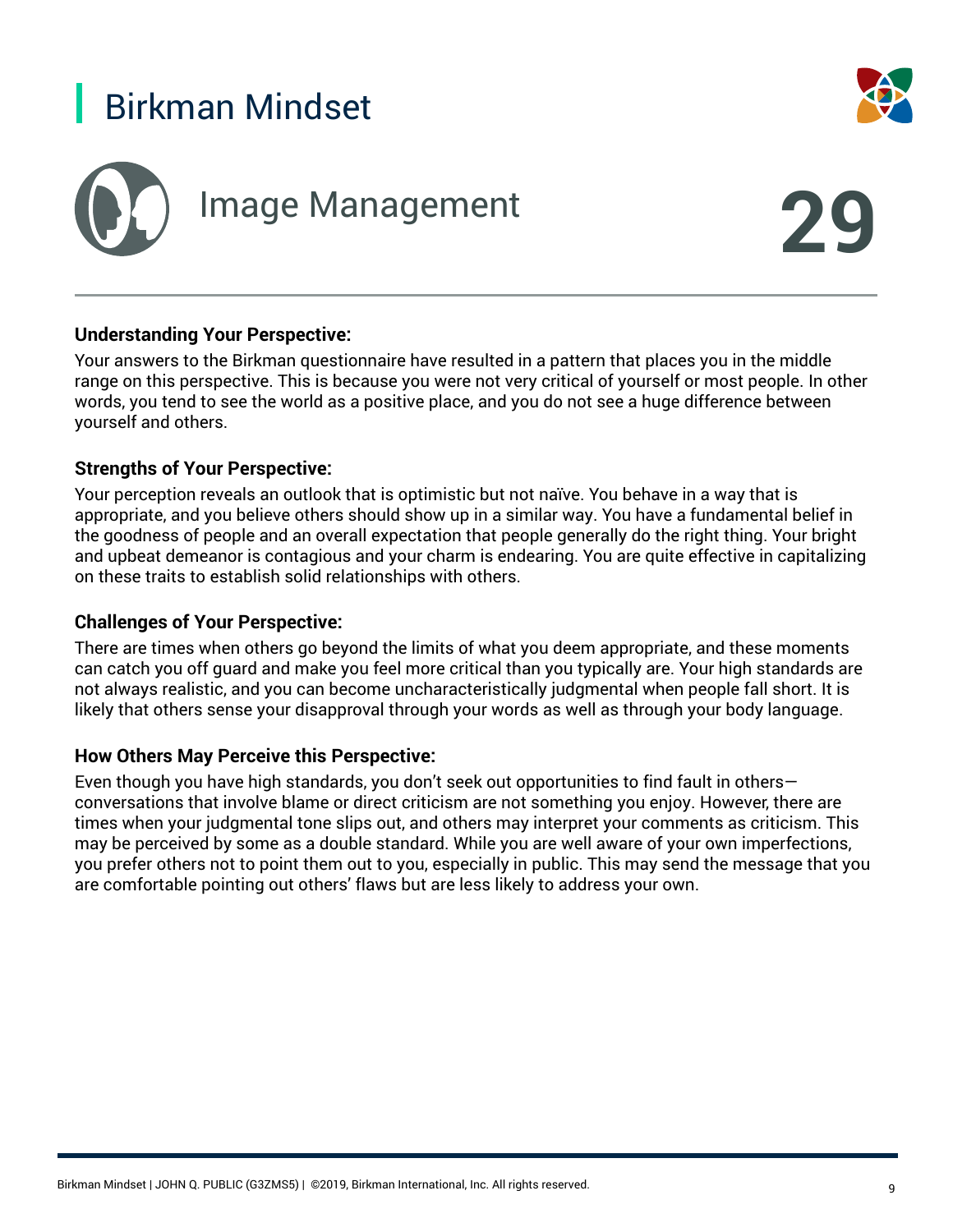



Social Acuity reveals the extent to which you have realistic expectations of other peoples' behaviors and attitudes. The higher your score, the more likely you are to accurately interpret social situations.



#### **Individuals with Low Social Acuity:**

- Interpret social situations in a unique way
- Have a strong sense of behavioral right and wrong based on personal judgment
- May be surprised or even blindsided when situations do not align with their specific expectations

#### **Individuals with High Social Acuity:**

- Intuitively understand social norms
- Have a strong sense of behavioral right and wrong based on what society deems appropriate
- May be surprised or even blindsided when situations do not align with traditional social norms